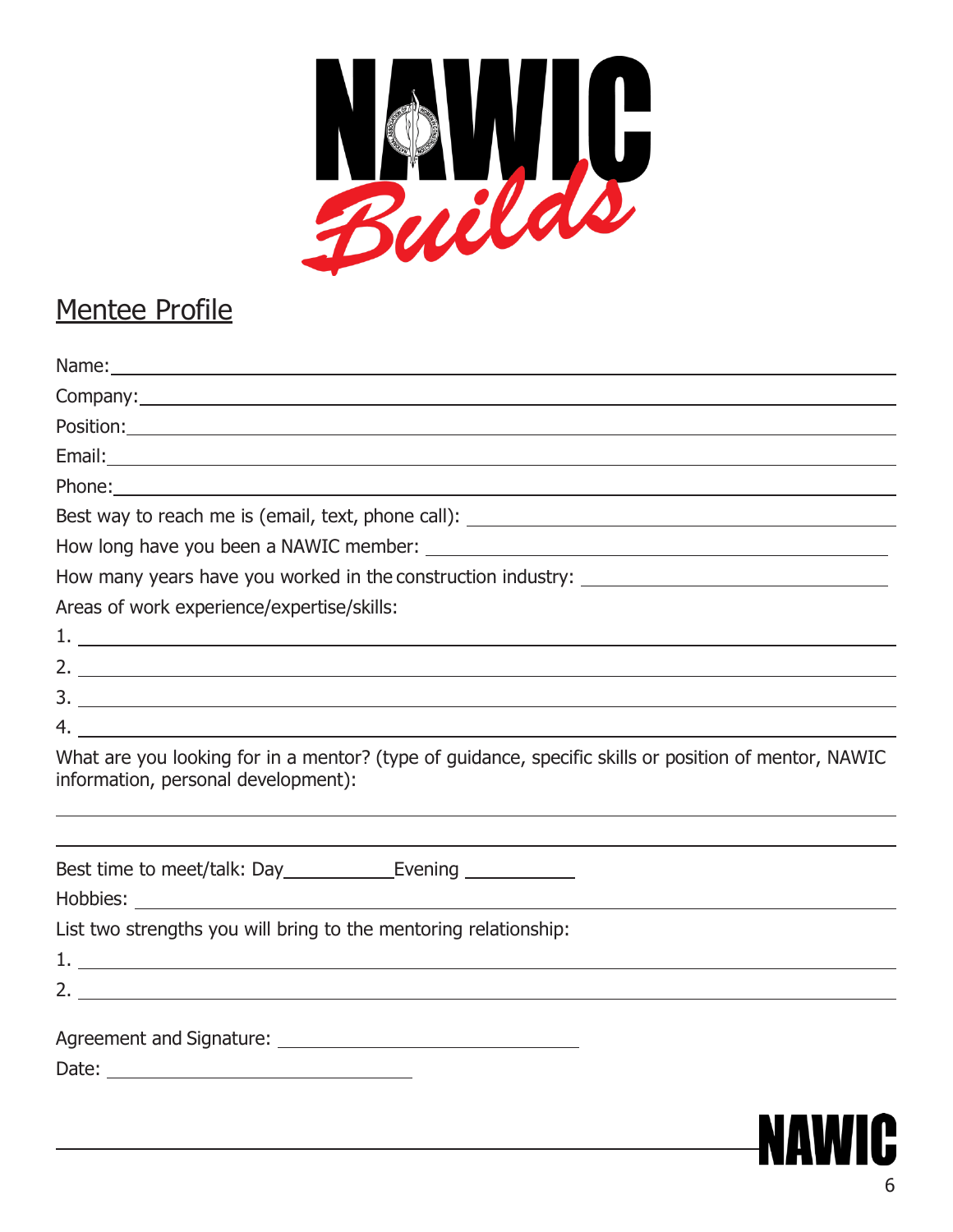

## Application for Mentee

Deadline to Apply:

| How many years have you worked in the construction industry: ____________________                                                                                                                                                                                                        |   |
|------------------------------------------------------------------------------------------------------------------------------------------------------------------------------------------------------------------------------------------------------------------------------------------|---|
| What type of mentor/knowledge are you seeking? (Ex: experience with NAWIC, specificwork skills,<br>advice with life skills/balance/career, etc.)                                                                                                                                         |   |
|                                                                                                                                                                                                                                                                                          |   |
| Please describe your ideal mentor.                                                                                                                                                                                                                                                       |   |
| What do you hope to gain from this experience? List three things you would like your mentor to<br>provide.<br>,我们也不会有什么。""我们的人,我们也不会有什么?""我们的人,我们也不会有什么?""我们的人,我们也不会有什么?""我们的人,我们也不会有什么?""我们的人                                                                                           |   |
| Is there anything else you would like us to know about you that will help us make a good match?                                                                                                                                                                                          |   |
| Are you willing to meet/talk with your mentor at least once a month for the duration of the mentor                                                                                                                                                                                       |   |
| Signature: Management Contractor Contractor Contractor<br>Date: the contract of the contract of the contract of the contract of the contract of the contract of the contract of the contract of the contract of the contract of the contract of the contract of the contract of the cont |   |
|                                                                                                                                                                                                                                                                                          | W |

Γ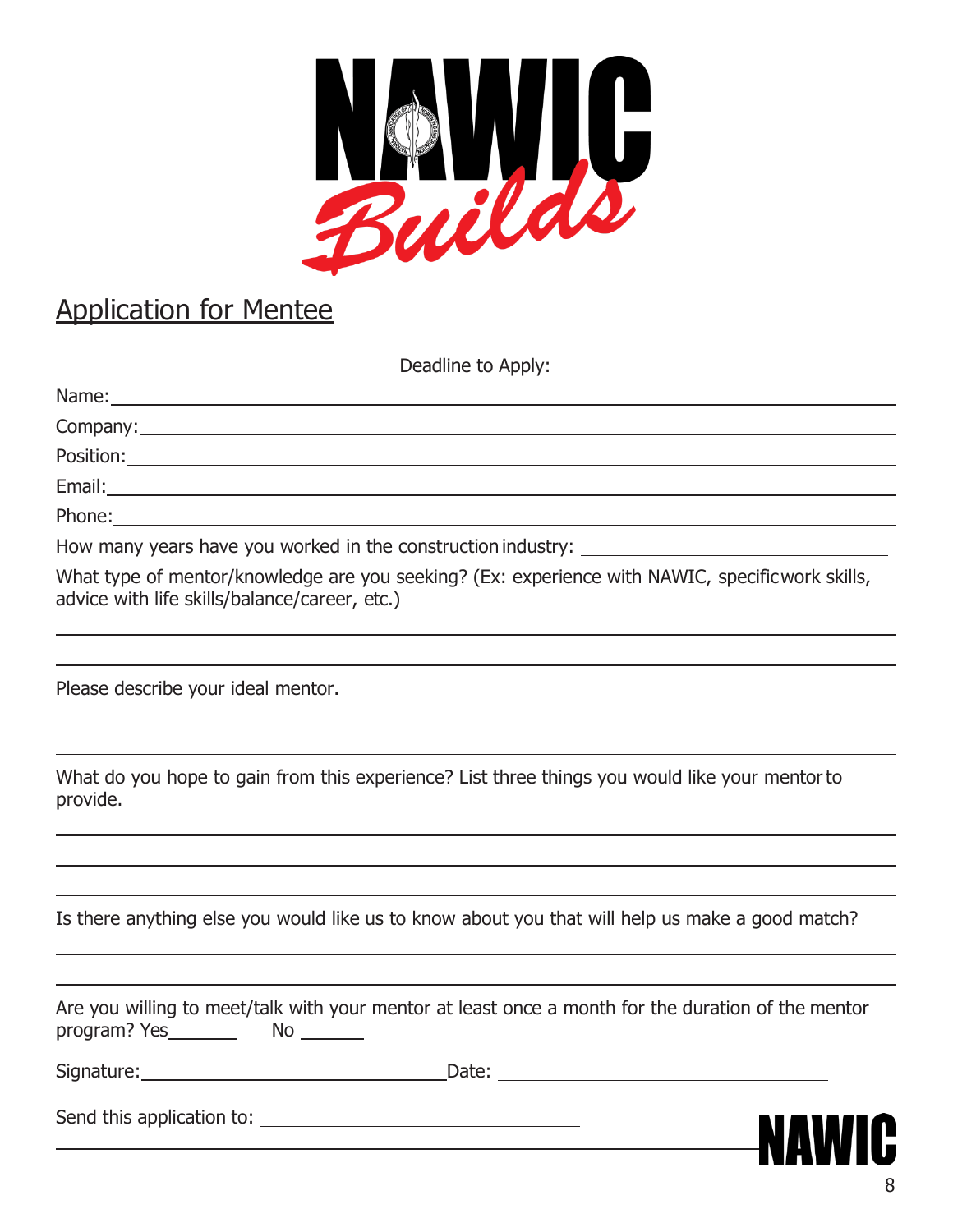

## Mentor Profile

| Best way to reach me is (email, text, phone call): \\esp \\esp \\esp \\esp \\esp \\esp \\esp \\esp \\esp \\esp \\esp \\esp \\esp \\esp \\esp \\esp \\esp \\esp \\esp \\esp \\esp \\esp \\esp \\esp \\esp \\esp \\esp \\esp \\e |
|--------------------------------------------------------------------------------------------------------------------------------------------------------------------------------------------------------------------------------|
|                                                                                                                                                                                                                                |
|                                                                                                                                                                                                                                |
| Areas of work experience/expertise/skills:                                                                                                                                                                                     |
|                                                                                                                                                                                                                                |
|                                                                                                                                                                                                                                |
|                                                                                                                                                                                                                                |
|                                                                                                                                                                                                                                |
| Provide any additional information that you feel may be helpful when matching you to your mentee:                                                                                                                              |
|                                                                                                                                                                                                                                |
|                                                                                                                                                                                                                                |
| List two strengths you will bring to the mentoring relationship:                                                                                                                                                               |
|                                                                                                                                                                                                                                |
|                                                                                                                                                                                                                                |
|                                                                                                                                                                                                                                |
|                                                                                                                                                                                                                                |